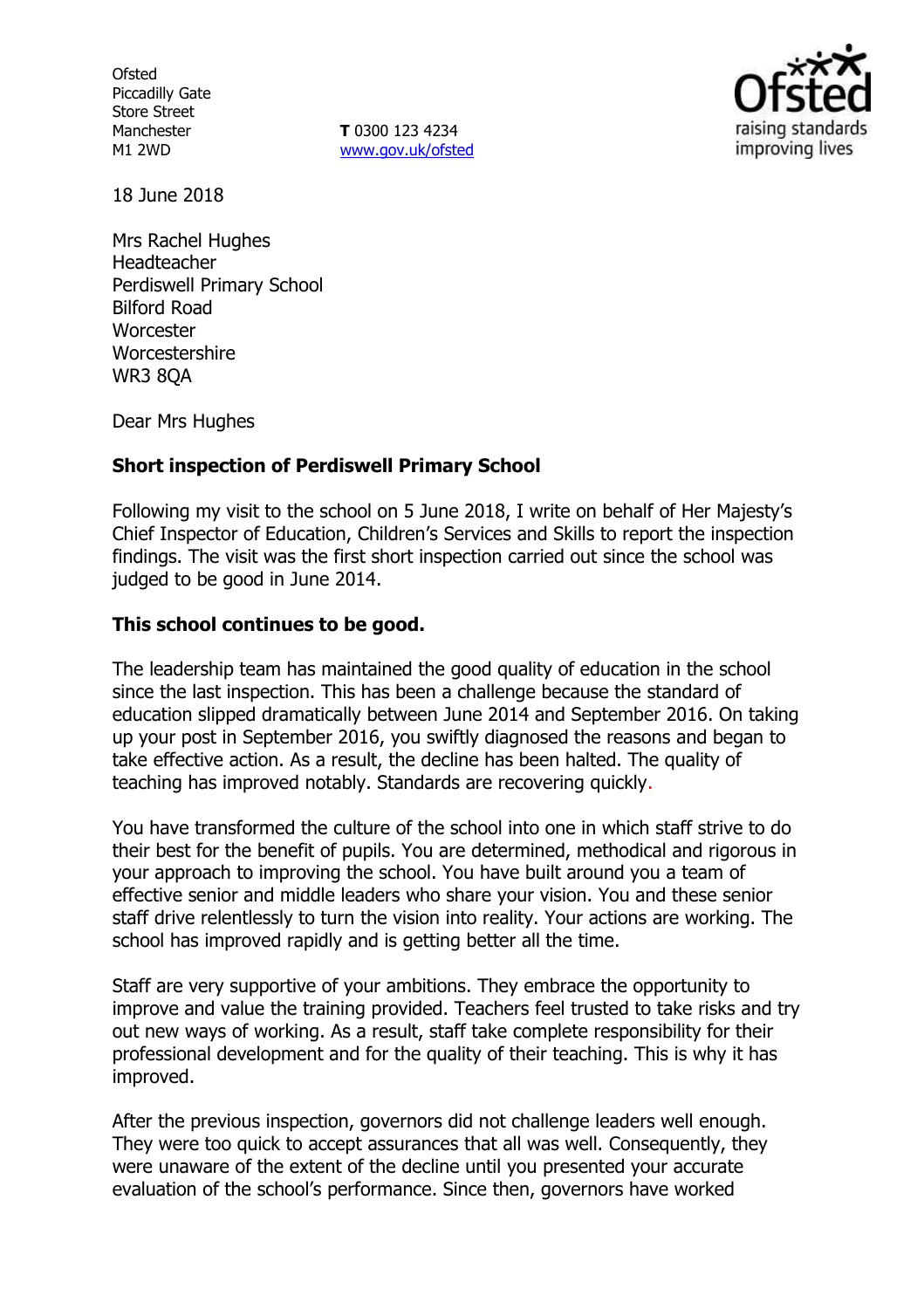

effectively with you to ensure that they are fully informed about what is working well and what is not. Governors are now much more confident to carry out their role and have a clear strategic oversight of the school's work. Governors are not afraid to challenge you, nor do they hesitate in taking decisive action, if needed, to maintain the rapid rate of improvement.

You actively seek relevant external support to help you address your well-chosen priorities. Similarly, you readily act on advice. For example, you have involved your staff in a range of appropriate projects and networks. These have helped subject leaders to improve the quality of teaching in mathematics, reading and science. Similar work is planned for next term to improve the quality of pupils' writing.

# **Safeguarding is effective.**

When you arrived, you found significant weaknesses in safeguarding arrangements. You quickly put this right and ensured that procedures are fit for purpose. Pupils' safety and well-being are of now of uppermost priority. As a result, the school is a happy place where pupils thrive.

All staff now know what to do if they are concerned for a pupil's welfare. Concerns are taken very seriously. Information is stored and communicated appropriately. Leaders work tenaciously and in strong partnership with outside agencies, such as social services and the police force, to endeavour to ensure that pupils and their families get the support they need.

## **Inspection findings**

- A strong and effective leadership team now understands precisely the school's strengths. Leaders at all levels, including governors, tackle weaknesses systematically and thoroughly. Leaders implement well-considered actions in a measured way, with a strong focus on impact. As a result, the school has recovered from its recent decline, and the improvements are sustainable.
- You have prioritised actions appropriately, focusing on what will build the foundations for lasting impact. For example, you chose to address fundamental weaknesses in the teaching of reading before tackling the teaching of writing. Pupils now decode words efficiently from an early age because phonics is taught well. They learn to understand good-quality texts because teachers explicitly teach the necessary skills. As a result, pupils are learning how language works. This is a prerequisite of being able to write effectively.
- Similarly, the effective approach to implementing the new mathematics curriculum has boosted teachers' confidence and skills in teaching the more demanding content of the 2014 national curriculum. Pupils enjoy mathematics lessons. They think critically and creatively when solving problems.
- **Plans are in place to extend the focus next year to include the teaching of** writing. Teachers are well placed to make the necessary changes to their practice because they have successfully improved the quality of their teaching in reading and mathematics.